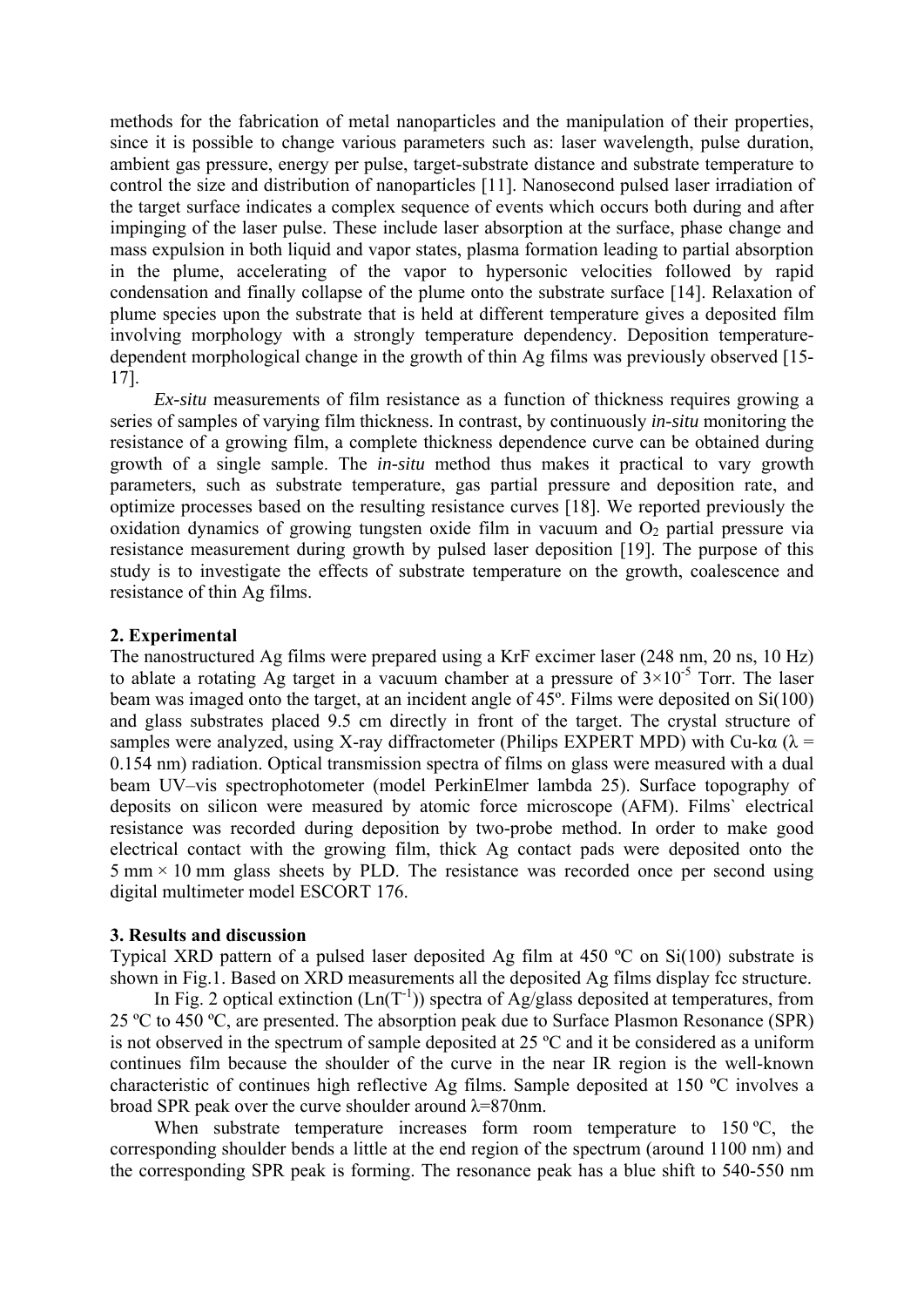and become narrower as the substrate temperature increases to 250, 350 and 450 ºC. The low extinction at high wavelength region arises from increasing in transmittance of the films because it will be shown by AFM images that the higher substrate temperature gives a structural open layer in which light will be able to transmit through the particle separating space. Generally, there is a correlation of the peak position, red shift and widening of the SPR with the increase of the mean diameter of nanoparticles and widening of size distribution [11, 20, 21].



**Fig. 1.** XRD pattern of Ag/Si(100) deposited by PLD at 450 ºC.



**Fig. 2.** Optical extinction of Ag/glass deposited at different substrate temperatures, from 25 to 450 °C. XRD pattern of Ag/Si(100) deposited by PLD at 450 °C.

In order to have a three-dimensional (3D) view of the Ag nanoparticles and to measure their height the films were analyzed by AFM. 3D AFM images and corresponding z-height distribution histogram of Ag/Si(100) deposited at different substrate temperatures are shown in Fig. 3. As figure shows, sample deposited at 150 ºC indicates a continuous surface including some Ag particulate deposited from plume specimens. Sample deposited at 250 ºC mainly involves many small islands of Ag almost uniformly distributed. By increasing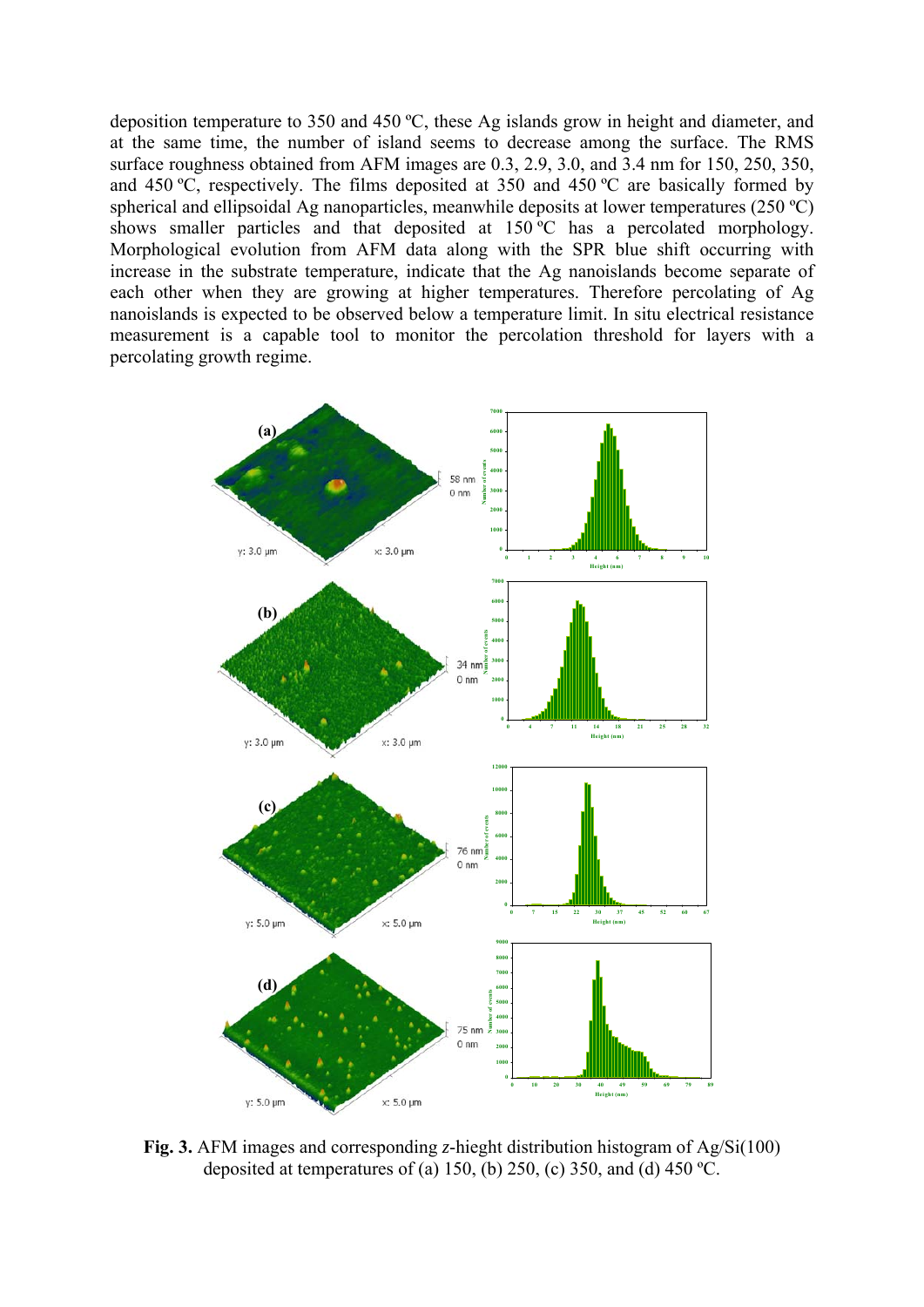In the following, electrical resistances of growing film are studied for films growth both on substrate with constant temperatures and on a substrate that is cooling during deposition process. The first one is used for measurement percolation thickness (or the number of laser shots required for percolation) and the other one for recognizing a percolation threshold temperature limit below which obtaining a contiguous percolated film will be possible. Figure 4 shows the Ag/glass electrical resistance R versus the numbers of incident pulses measured in situ during growth at different temperatures of 25, 150, 250, 350, and 450 ºC. Furthermore, a different sample was initially deposited at 450 ºC then it was allowed to cool down to 25 ºC, then deposition continued over the prior one by which an Ag 25 ºC /Ag 450 ºC /glass structure was achieved.



**Fig. 4.** Time variation of Ag/glass resistance at different substrate temperatures.

As figure shows, the lowest temperature film,  $25 \text{ °C}$ , presents a sharp reduction in resistance as the laser illumination begins, then it gradually drops to several ohms by further laser illumination. The drop in resistance is the result of Ag nanoislands coalescence which gives formation of a conducting network. Based on other works, it is expected that when the metal film reaches percolation, a precipitous drop in the resistance will be observed [22]. A coalescence threshold is defined as the thickness where the first conducting link forms across the surface and the electrical resistance decreases rapidly as the film starts coalescing [23]. It should be noted that the nearly constant value before any drop in resistance is observed, originates from plume-substrate contact hence the points measured before coalescence cannot be interpreted as film resistance. The resistance of sample deposited at 150 ºC has a similar reduction curve but it appears after illuminating ~2500 pulses, and before, it remains almost constant. In contrast, deposition above 250 ºC does not represent any reduction in resistance even after 6000 pulses. Temperature dependence of island coalescence is more evidenced by the resistance variation of Ag 25 ºC /Ag 450 ºC /glass sample. In this case, after delivering  $\sim$ 7000 pulses at 450 °C no coalescence is observed while after cooling the sample down to 25 ˚C, the sharp decrease in resistance is observable but with a little delayed after the beginning of pulse illumination. According to these results, deposition of Ag above a special temperature limit results in growing films containing disconnects islands. It can be attributed to the increased migration length of silver atoms and the decreased saturated island density at high temperature. To confirm such a temperature dependence effect and find a temperature limit below which coalescence can occur, the resistance variation of a typical sample was monitored during deposition on a substrate with a temperature-cooling rate from 300 down to  $210 °C$  (Fig. 5).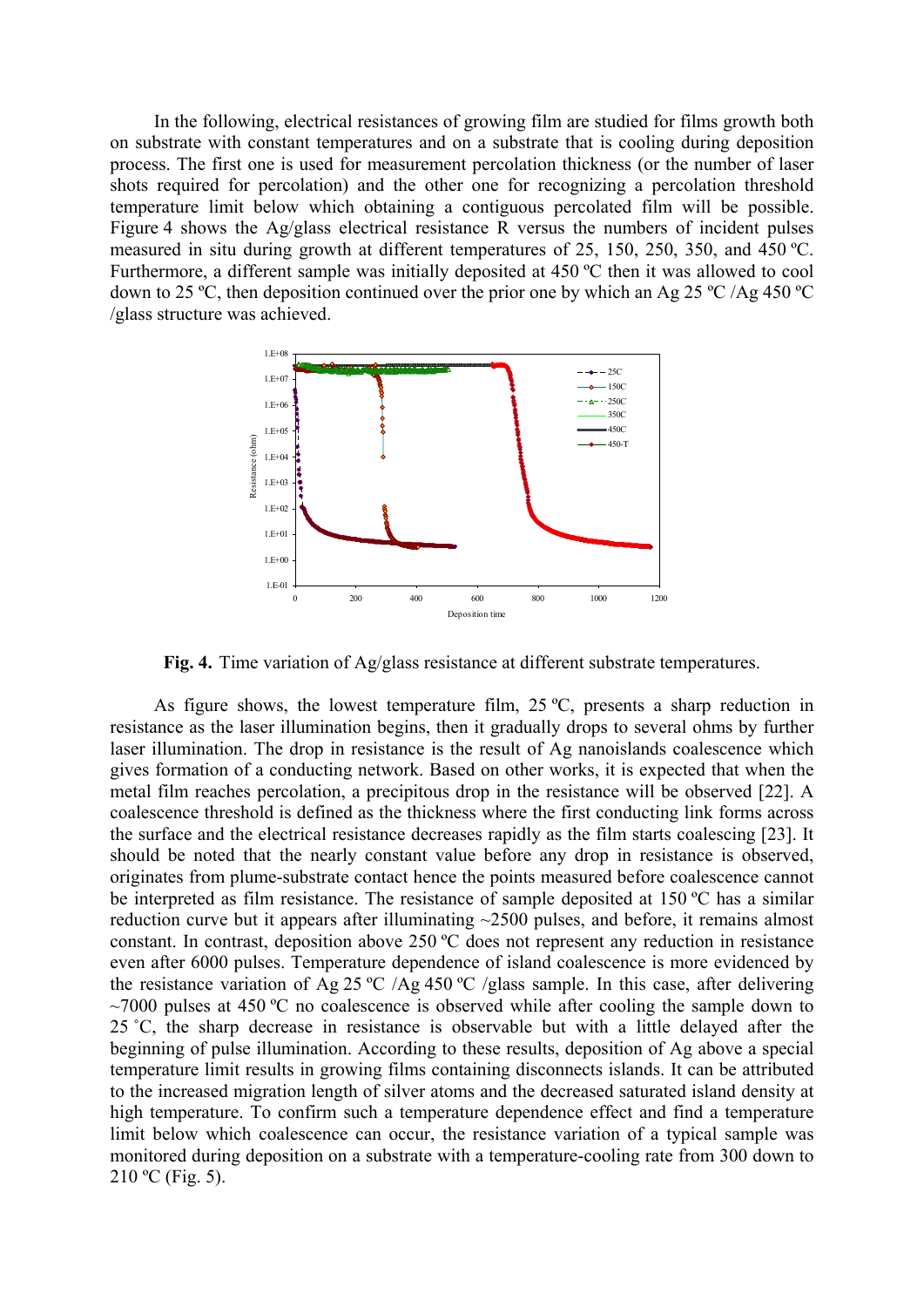As can be seen, the electrical resistance of growing Ag film during period of cooling remains constant above 230 ºC even after 7700 pulses, as is predicable from the previous resistance curves, while below this temperature, it gradually decreases and 1270 pulses after that, when temperature reaches from 230 to 220 ºC, the sudden decrease in resistance can be observed. This sharp decline of resistance is due to the reduced substrate temperature and partially to increased Ag film thickness. When the deposition continues, the coalescence between the separated islands happens in a smaller thickness for low substrate temperatures. Regarding to gradual decreasing of resistance at 230 ºC it can be concluded that percolation of Ag islands is performed below this temperature.



**Fig. 5.** Resistance variation during deposition Ag/glass during cooling period of substrate from 300 down to 210  $^{\circ}$ C.

## **4. Conclusions**

In this study, Ag films were grown on  $Si(100)$  and glass substrates by PLD at different temperatures.

It was revealed that produced films involve Ag nanoislands. The islands become highly separate at higher temperatures. We found a coalescence threshold temperature for Ag islands around 230 ºC.

## **References**

[1] M. Rai, A. Yadav, A. Gade // *Biotechnology Advances* **27 (1)** (2009) 76.

- [2] R. M. Tilaki, A. Irajizad, S. M. Mahdavi // *Applied Physics A* **84 (1-2)** (2006) 215.
- [3] G. Yang, Y. Zhou, H. Long, Y. Li, Y. Yang // *Thin Solid Films* **515 (20-21)** (2007) 7926.
- [4] G. Yang, W. Wang, Y. Zhou, H. Lu, Z. Chen // *Applied Physics Letters* **81 (21)** (2002) 3969.
- [5] G. Yang, D. Guan, W. Wang, W. Wu, Z. Chen // *Optical Materials* **25 (4)** (2004) 439.
- [6] B. Wiley, Y. Sun, B. Mayers, Y. Xia // *Chemistry A European Journal* **11 (2)** (2005) 454.
- [7] F.L. Yang, R.E. Somekh, A.L. Greer // *Thin Solid Films* **322 (1-2)** (1998) 46.
- [8] W.M. Kim, D.Y. Ku, K.S. Lee, B. Cheong // *Applied Surface Science* **257 (4)** (2010) 1331.